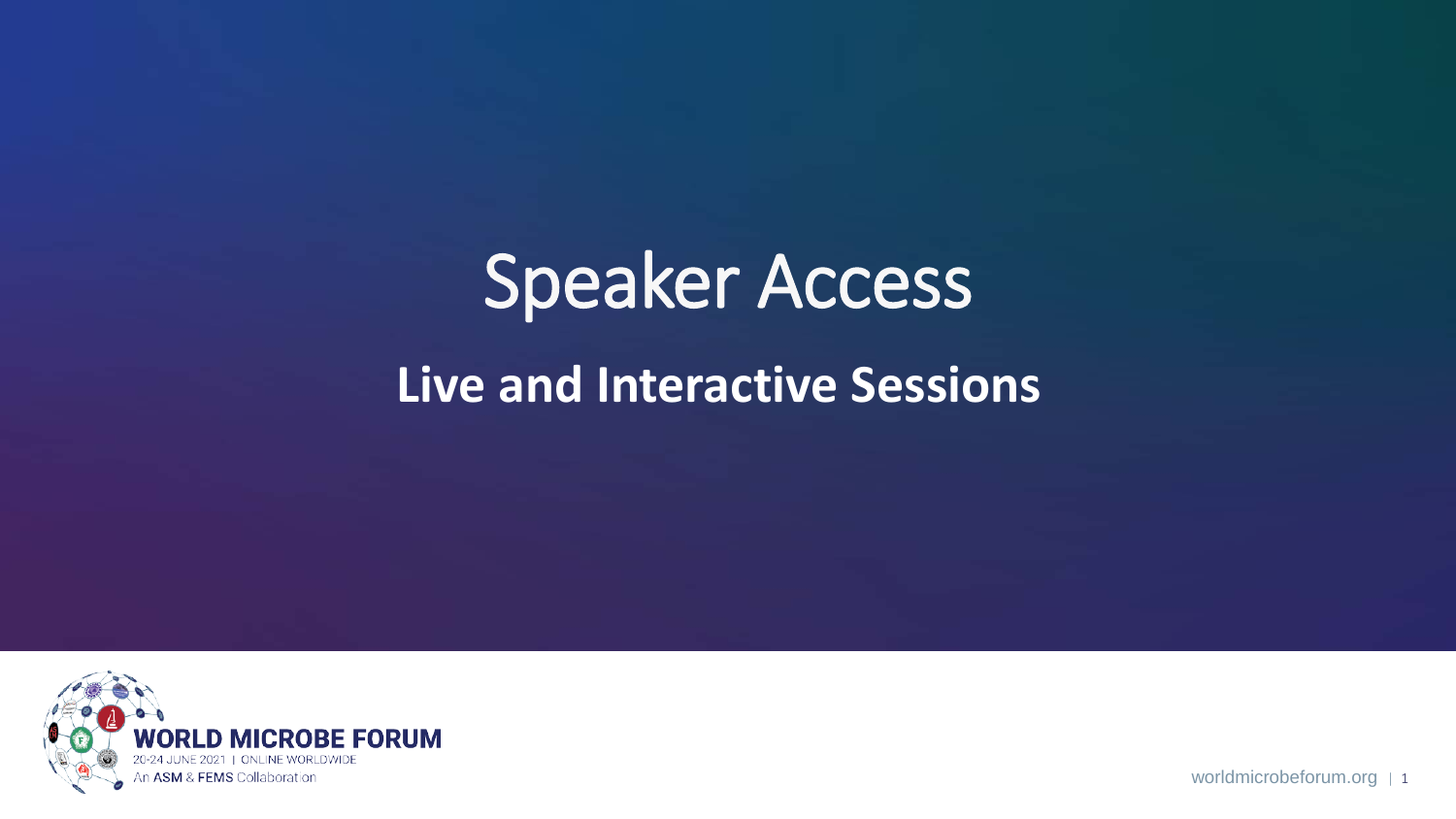# World Microbe Forum: Helpful Resources

- [Meeting Website](https://www.worldmicrobeforum.org/index.php/program/session-formats)
- [Schedule-at-a-](https://www.worldmicrobeforum.org/index.php/program/schedule-at-a-glance)**Glance**
- [Session Formats](https://www.worldmicrobeforum.org/index.php/program/session-formats)  **Definitions**
- [Program Planner](https://www.abstractsonline.com/pp8/#!/9286)



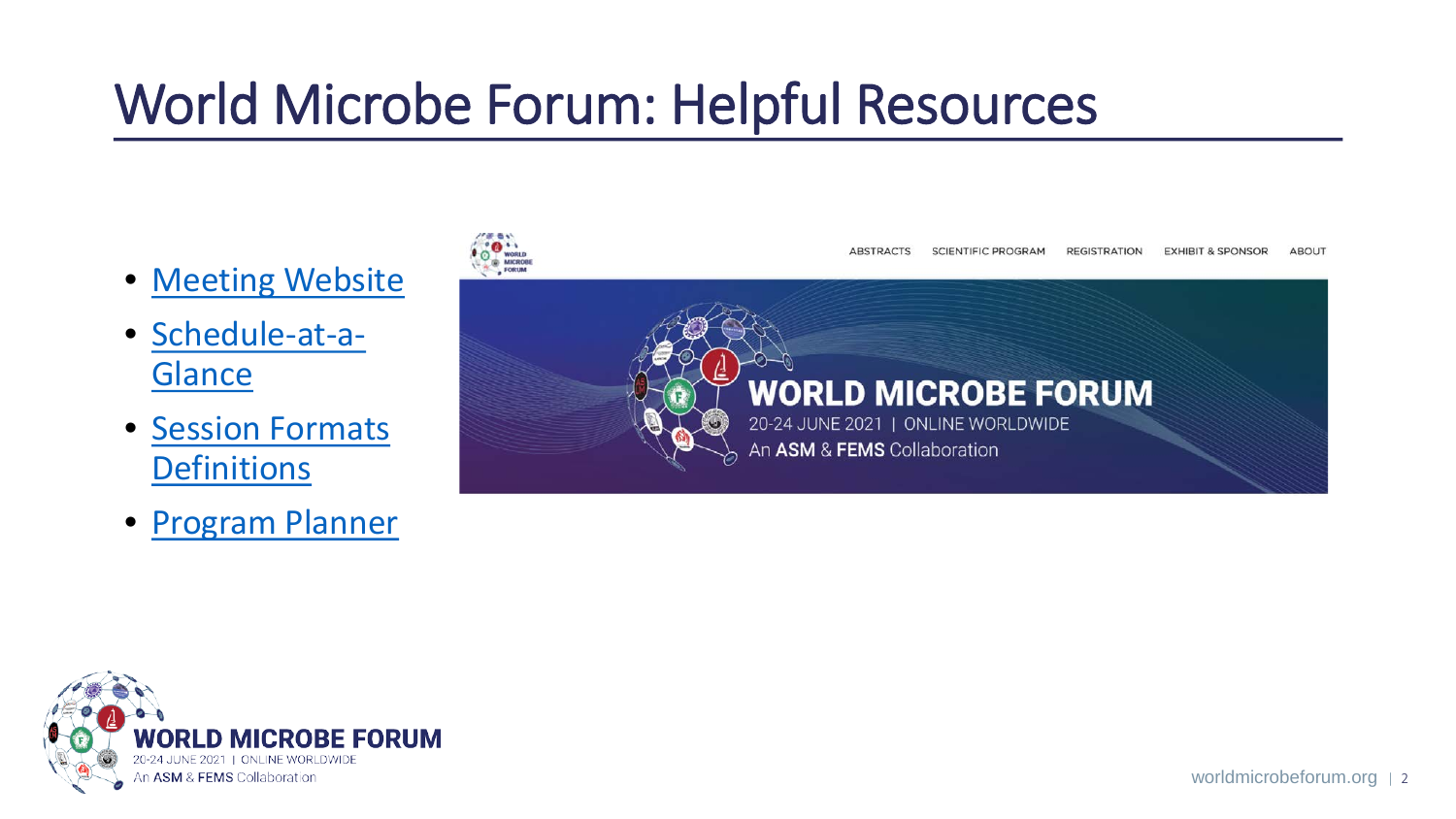### WMF: Session Formats





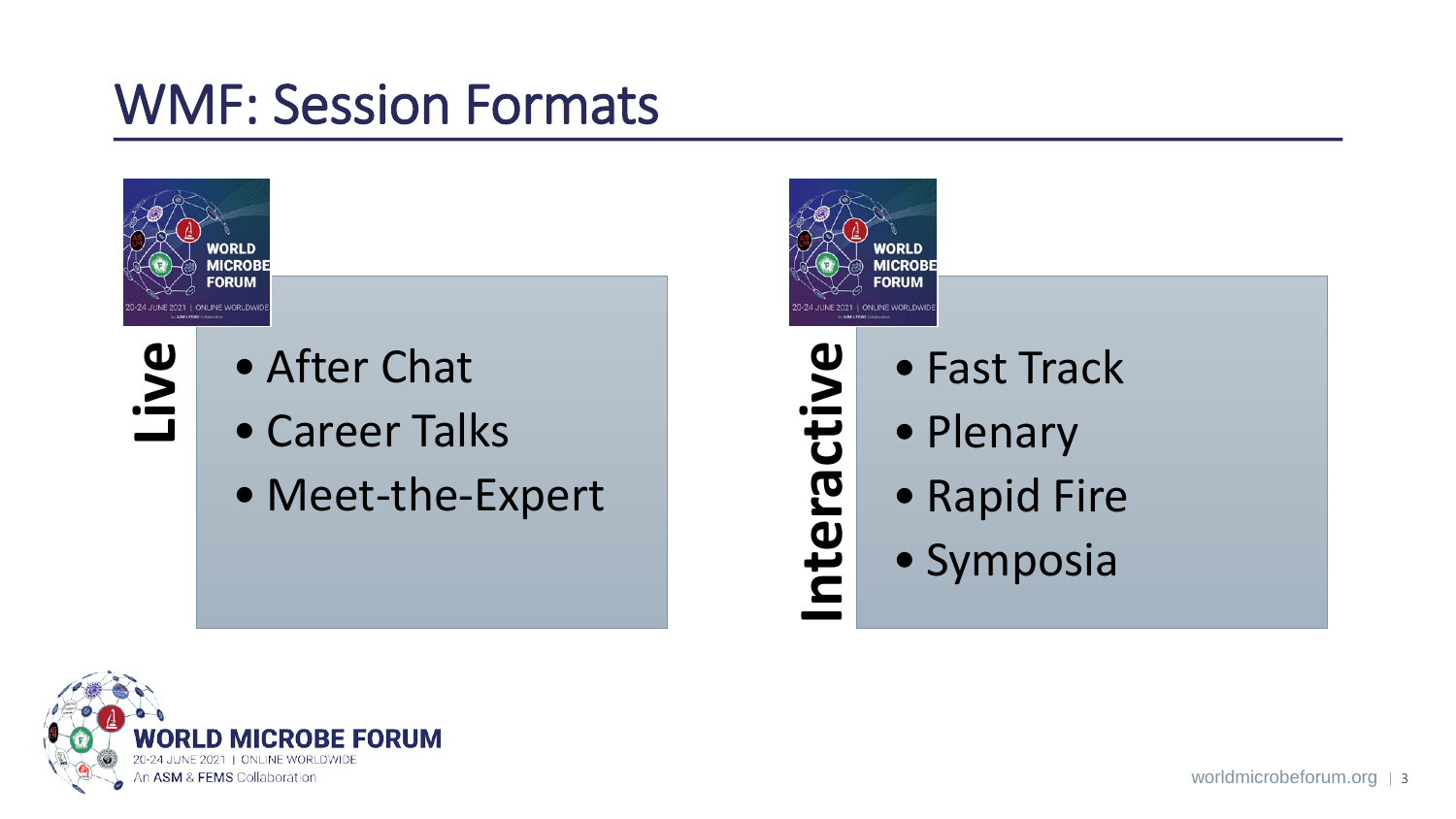## Step 1: [Register](https://www.worldmicrobeforum.org/index.php/register/registration) for the Conference by June 4<sup>th</sup>

#### \*All invited speakers receive complimentary registration\*

This doesn't apply to any type of oral abstract presentation.

#### **World Microbe Forum Registration**

Get matched to the latest science in your field and colleagues you've never met. From new infectious pathogens, like SARS-CoV-2 to the role microbes play in climate change, World Microbe Forum will connect you to cutting-edge science and peers who share your scientific interests. Join us for this vibrant event and take advantage of the low early-bird rates.



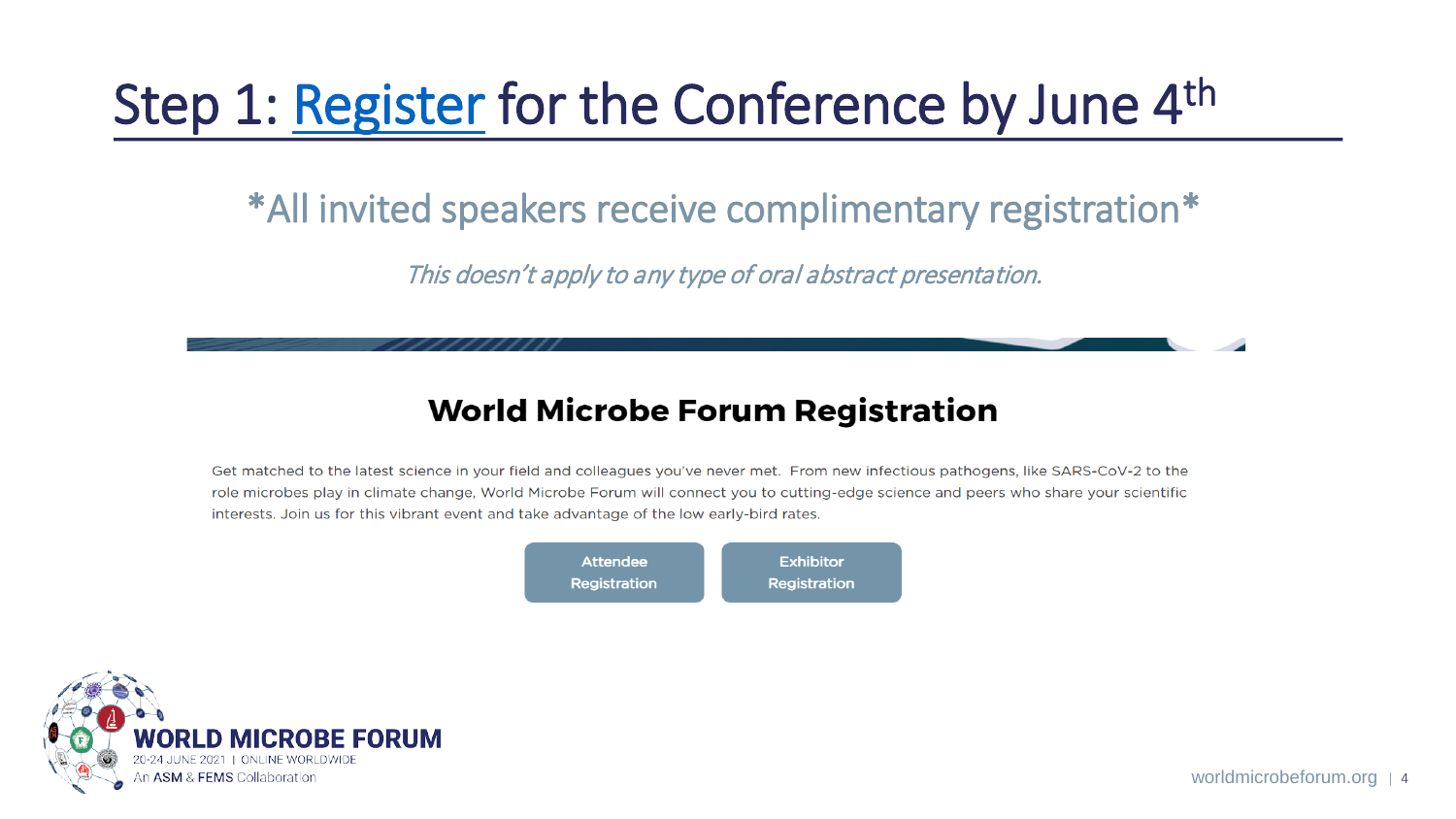### Step 2: Access the Platform

- o You will have access to the platform starting June 14th. Login [HERE](https://event.worldmicrobeforum.org/login) and begin to familiarize yourself with the platform features
- o **Set up your profile in the platform**. This will allow you to be visible to other participants and will allow them to connect and network with you through the platform's networking features
- Visit the General Information section for resources and tutorial to assist with you in making the most of the World Microbe Forum experience



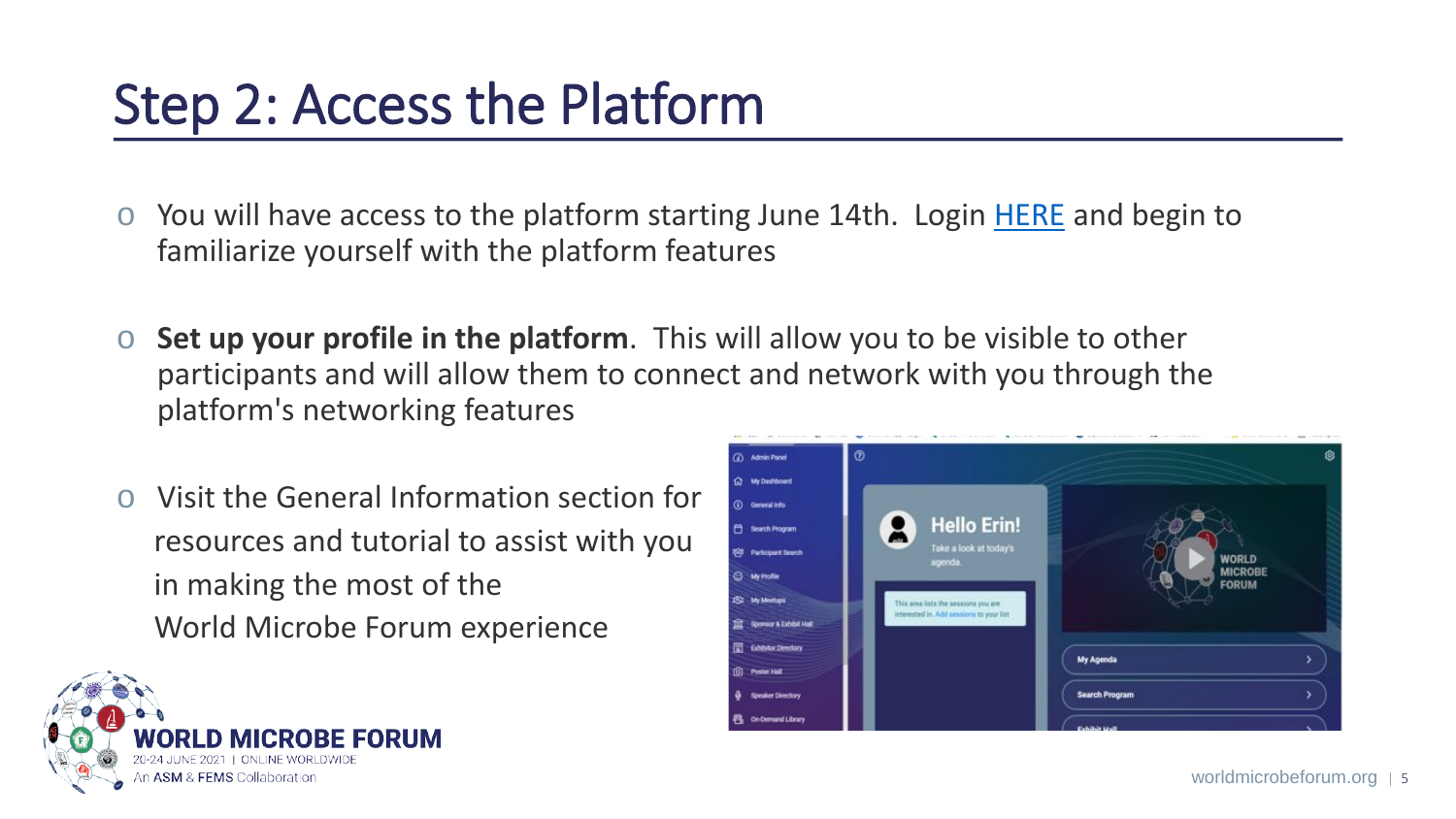### Step 3: Save your Zoom panelist link

- o Zoom panelist link will be emailed to you the week of June 14th. **If you do not receive this email by June 19th, email** [wmf2021@projection.com](mailto:wmf2021@projection.com) . Note, this email will be from Zoom.
- o Once you receive the link, manually add to your personal calendar
- o Rapid Fire and Fast Track session speaker will **NOT** receive a Zoom link. You will only need to access the platform to access your session

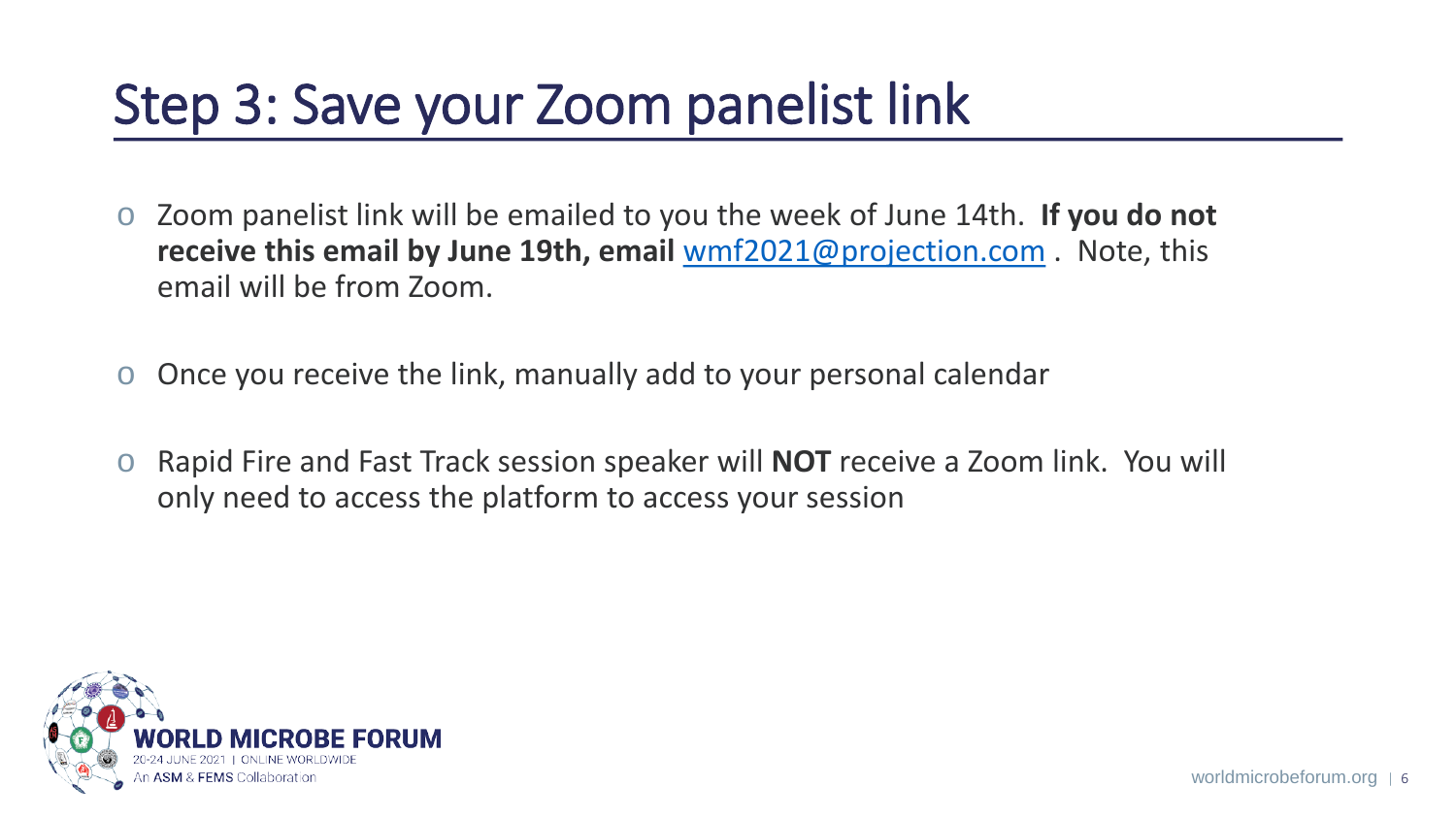# Step 4: The day of your session

#### Arrive 30 minutes before your session!

- o Click the Zoom via unique panelist link emailed to you that you saved to your calendar. (not applicable for Fast Track and Rapid Fire sessions). An audio-visual tech will be there to greet you.
- o Log into conference platform, [https://event.worldmicrobeforum.org/login](https://nam11.safelinks.protection.outlook.com/?url=https%3A%2F%2Fevent.worldmicrobeforum.org%2Flogin&data=04%7C01%7Cedalder-alpher%40asmusa.org%7C10ee1dd560364c3413dc08d91fc359b7%7C8de26b03ae474a28b9cd4d0b4002d59f%7C0%7C0%7C637575747170529546%7CUnknown%7CTWFpbGZsb3d8eyJWIjoiMC4wLjAwMDAiLCJQIjoiV2luMzIiLCJBTiI6Ik1haWwiLCJXVCI6Mn0%3D%7C1000&sdata=kQFKjIgsnZ58kpd7dP1%2BHTYWW0k0SRkEpMoA1VeH%2BLY%3D&reserved=0)

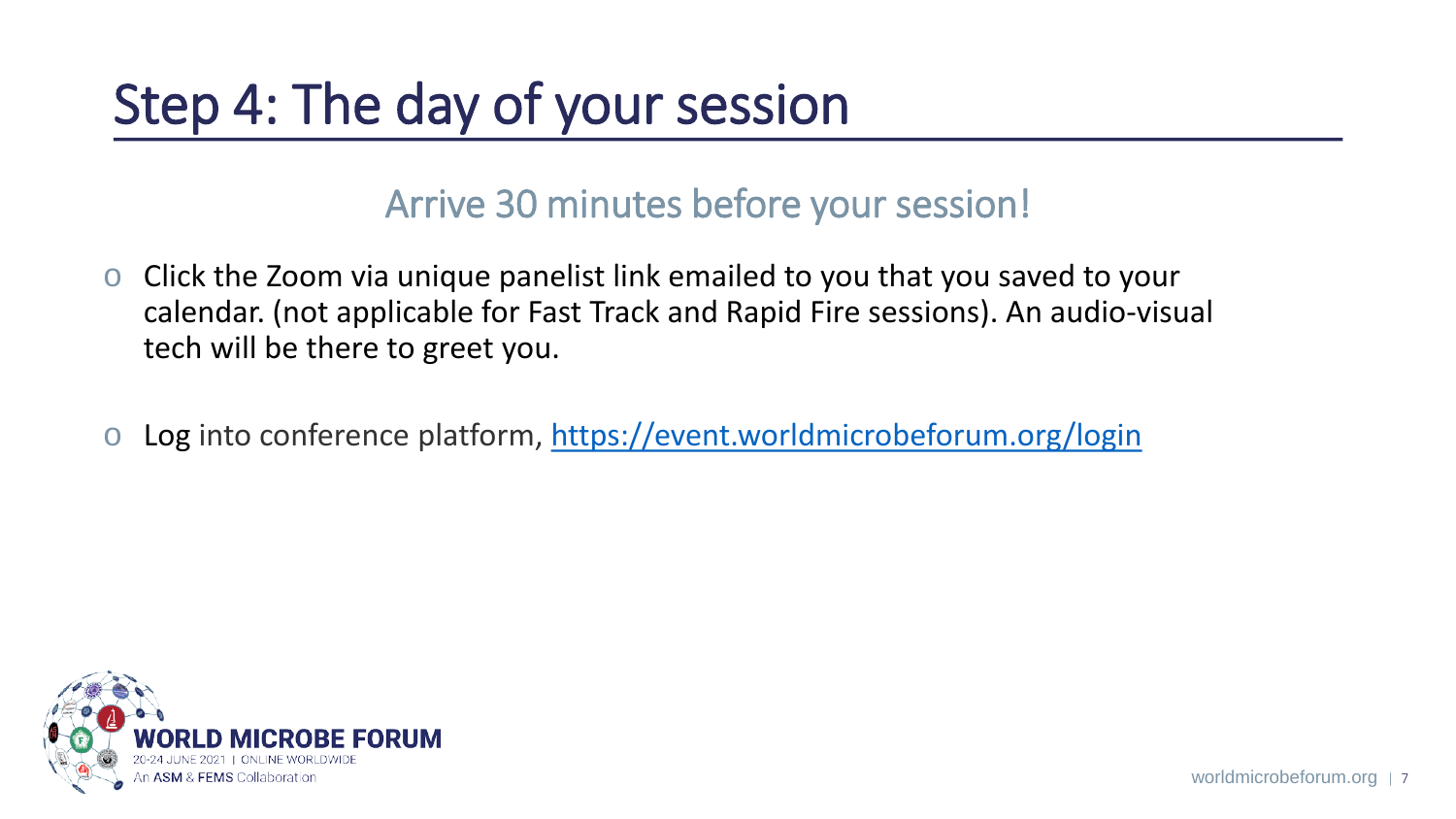# Step 5: The day of your session

#### Locate your Session

**OR**

- o Once in the site, access your session via *Search Program*, located under Navigation
- o Search your name under *Speaker Directory*. Once there click your name and click the session you are presenting in



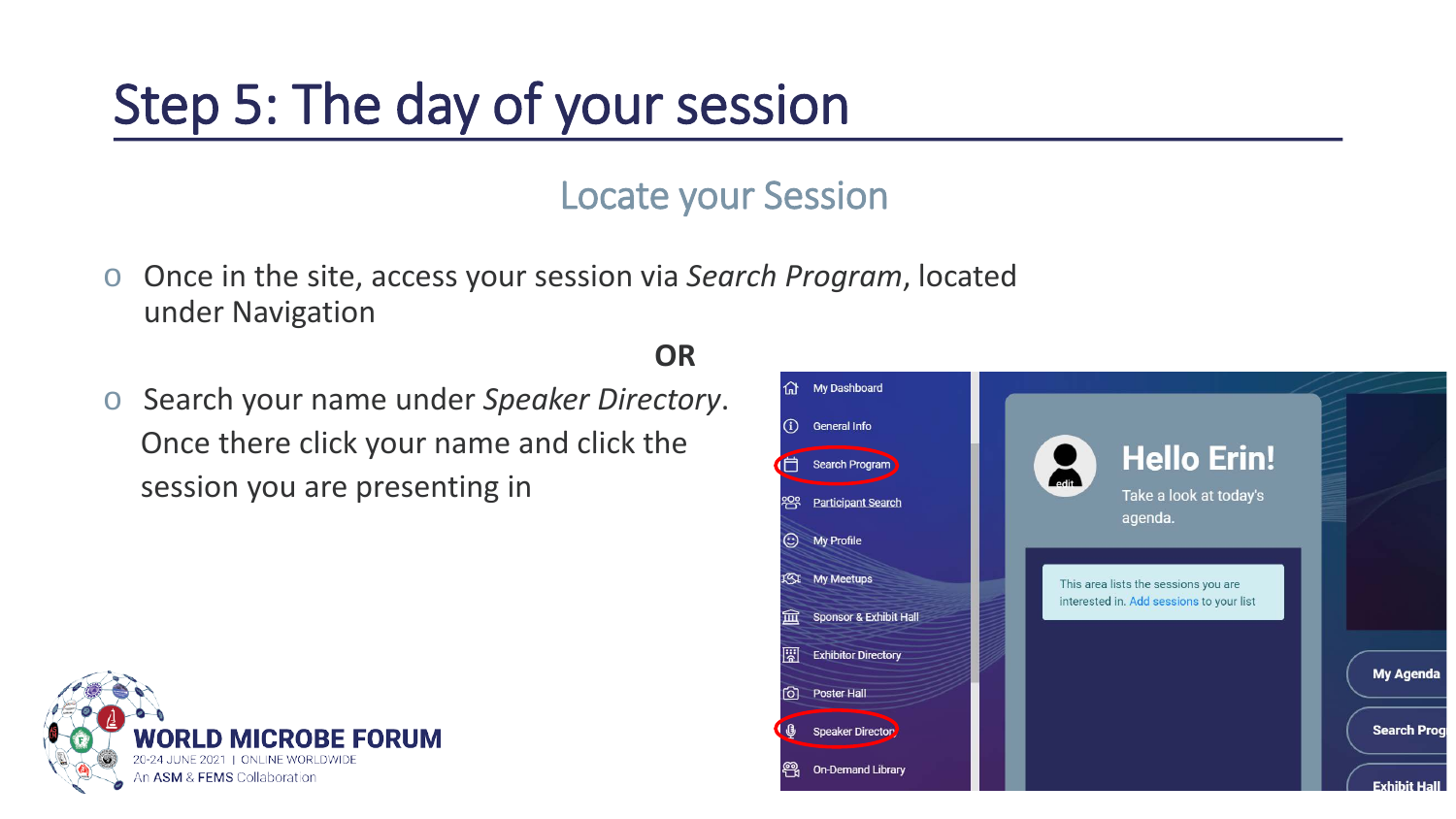### Step 6: Present your Science!

#### Once at your session, you will have the option to connect with participants via Live Chat and Q&A.



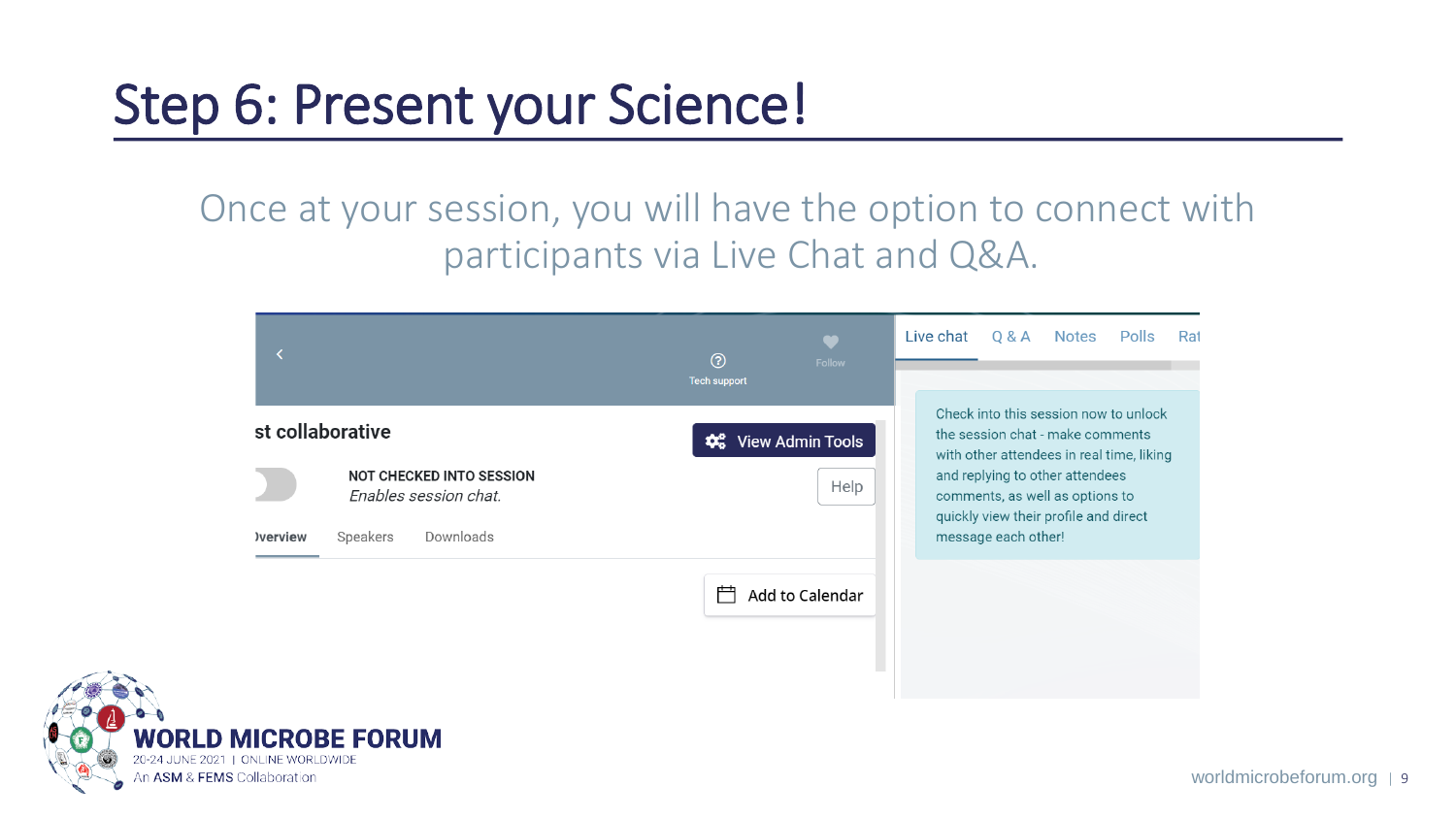## Step 6: Present your Science!

#### Live Sessions

- o Utilize the Zoom link to show slides, as well as be on camera and use a microphone to address the meeting attendees.
- o To review and answer questions/text chat or run polls, use the virtual meeting platform.

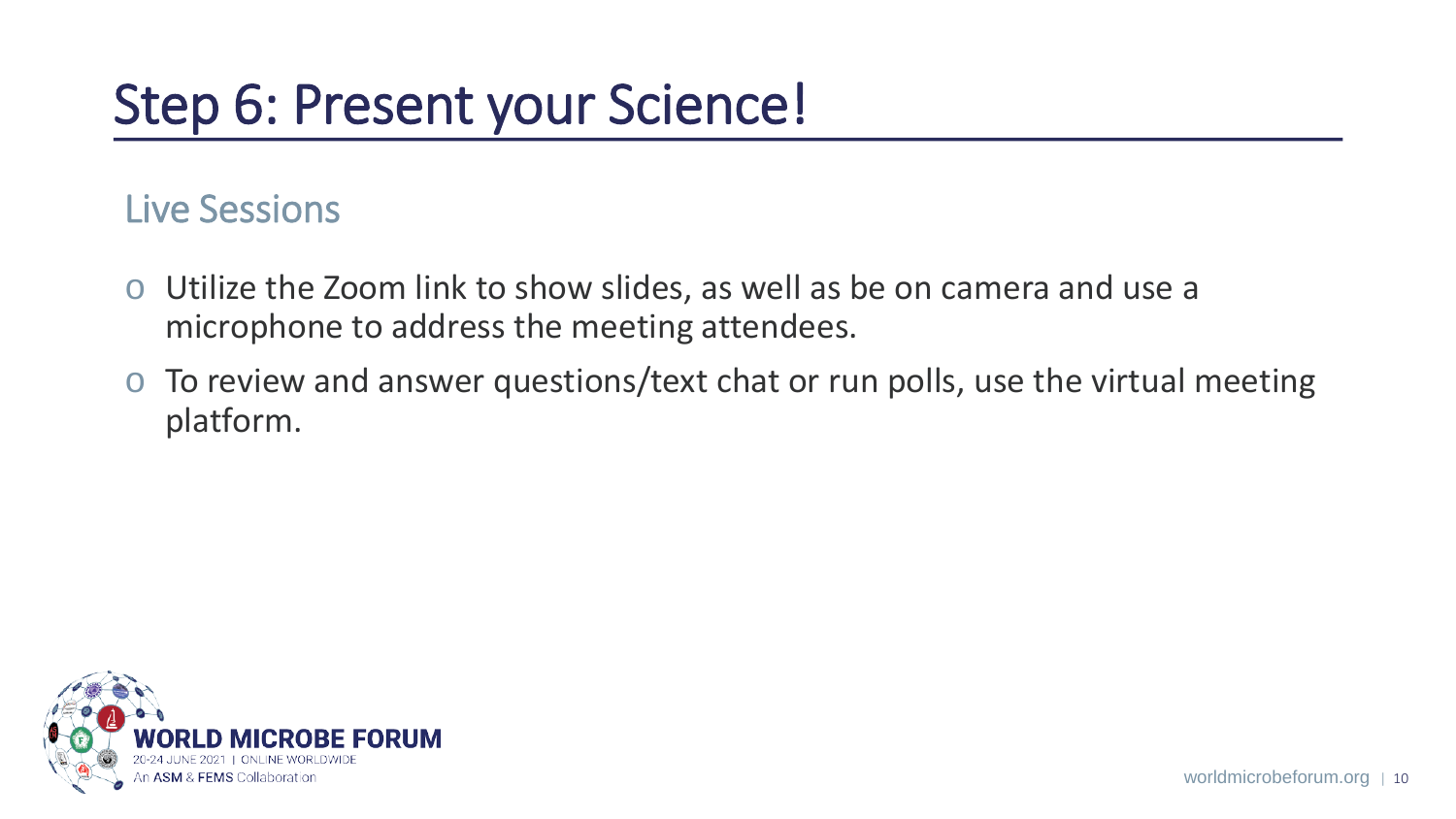## Step 6: Present Your Science!

#### Interactive Sessions

- o Symposia and Plenary will have pre-recorded talks playing before their Live Q&A portion
	- During the pre-recorded presentations, use the virtual platform to answer Q&A and text chat
	- Once the pre-recorded portion is complete, you will use your Zoom link to be on camera and talk to attendees, while also using the virtual platform to obtain and answer questions
- o Fast Track and Rapid Fires sessions will **ONLY** use the virtual platform to answer Q&A to text chat with attendees while the presentation is playing. **NO** Zoom access is needed